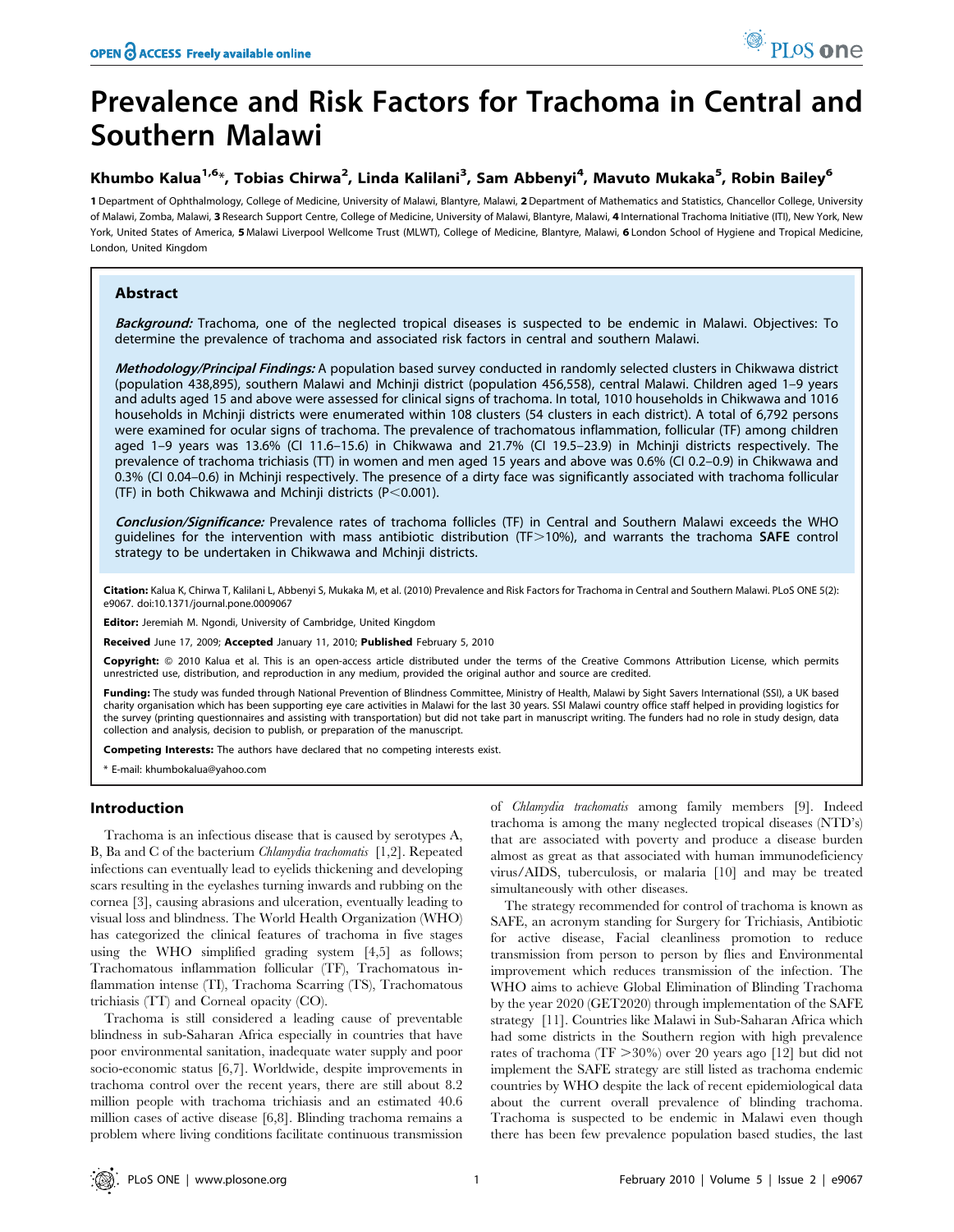one done in Chikwawa in 1999 [13]. A lack of district level prevalence data exists in many other countries suspected of having endemic trachoma [14]. However some evidence suggests that prevalence of trachoma can be reduced over a period of time even if only parts of the SAFE strategy, rather than the whole strategy has been implemented [13]. There is therefore a need to conduct population based studies of trachoma in areas where the prevalence was assessed previously and some trachoma control activities implemented afterwards; this is necessary to document the changes over a period of time and give guidance as to whether there is still a need to implement the recommended SAFE strategy

in an integrated manner. The integration of trachoma control strategies with other neglected tropical diseases (NTD's) may be beneficial in Sub-Saharan Africa [15]. We sought to determine the prevalence of trachoma in one

previously highly endemic district (Chikwawa) and in one other district (Mchinji) in Malawi suspected of having trachoma but with no previous prevalence data.

# Methods

Ethical approval was obtained from the National Health Sciences Research Committee (NHSRC) based in Lilongwe, and the district health administrative offices (DHO) for Chikwawa and Mchinji Districts, in Malawi. Upon explanation of the purpose of the study, written informed consent was obtained from all subjects who participated in the study. Where the participant was a minor, written informed consent was obtained from the guardian.

The study districts were Chikwawa in the southern of Malawi, population 438,895 (National Statistical Office preliminary results, population and housing census, Zomba, Malawi 2008), known for high prevalence rates of trachoma [12], and Mchinji district in central region, population 456,558 and no trachoma survey done before.

Figure 1 shows map of Malawi and the districts where the study was done.

The 1988 trachoma study in Chikwawa district reported by Tielsch et al. found prevalence rates of TS to be 40% in those aged above 50 years while the prevalence of inflammatory trachoma (TF/TI) in children aged 1–2 years was nearly 50%. Hoechsmann et al. (14), in a study done in the same district 13 years later reported prevalence rates of trachoma follicles (TF) in those aged 1–6 years as being 13.9%.

Both Chikwawa district and Mchinji have a referral general hospital where an Ophthalmic clinical officer is based and regularly conducts eye clinics at the district hospital and also conducts outreach eye clinics at various health centres located within the community. The clinical officer is trained to do trichiasis surgeries within the district hospital using the WHO recommended bilamelar tarsal plate rotation. However coverage for trichiasis surgery is very low in both districts with less than 50 cases done per year, and this has been mainly attributed to lack of surgical equipment. Health promotion on primary eye care including hygiene and environmental control is regularly done by community health workers (Health Surveillance assistants) who have been trained and are fully based in the community. Trachomatous infections are currently treated with tetracycline eye ointment within the health centers and at the district hospitals. Both district hospitals have a strong environmental department which focuses on safe water and other hygienic programmes as part of their health promotion activities.

The study was a cross-sectional household based survey designed to obtain district level prevalence estimates for trachoma; TF and TI (collectively constituting active trachoma) in children



Figure 1. Map of Malawi showing survey sites.\* \*Mchinji in Central and Chikwawa in Southern Malawi. doi:10.1371/journal.pone.0009067.g001

aged 1–9 years; trichiasis (TT) in adult men and women aged 15 years and above, and to assess the predisposing risk factors. The study was conducted between July and September 2008.

#### Sample Size

To calculate the sample size, the WHO recommended methodology for sample size calculation for trachoma surveys [16] was used. Using the following parameters: and an assumed prevalence of TF/TI of 20% for both districts, with the lowest expected rate being 16%, a significance level of 5%, [confidence of 95%], and a design effect of 4, the number of children aged 1–9 years and adults aged 15 years and above required for this study was 1728 children and 1414 adults per district and these were sampled concurrently. With an estimated average of 1.8 children per household in Malawi, and an assumed response rate of 90%, a total of 1054 households were needed in each district Accordingly 54 clusters (villages) per district were selected through probability proportionate to size sampling (PPS), using census data from the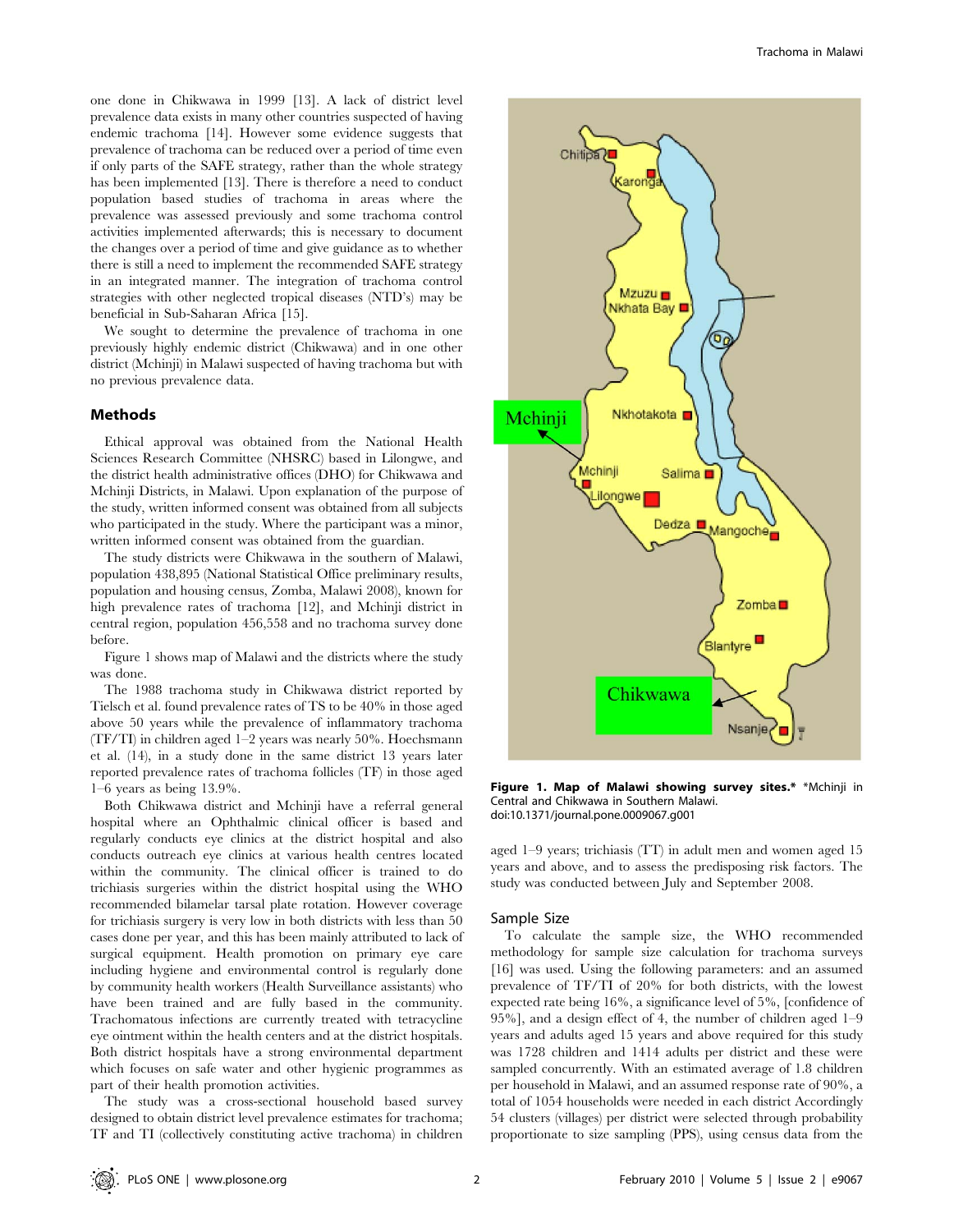1998 as the sampling frame, in which subsequently 20 households per cluster were sampled. A list was produced of the villages and their respective population sizes. A column was created with the cumulative population across the enumeration areas and the total population was divided by the number of clusters (54) required to derive the sampling interval. The first cluster was selected by multiplying the sampling interval with a random number between 0 and 1, the resulting number was traced in the cumulative population column, and the first cluster was taken from the corresponding village. Consecutive clusters were identified by adding the sampling interval to the previous number. The second stage of selecting 20 households within the cluster was done randomly, using a known list of all households within the cluster (collected by a community health worker) and a computer programme choosing 20 randomly selected households from the list.

#### Data Collection

For data collection, 8 teams of paired ophthalmic clinical officers underwent a one week certification training session conducted by an expert on grading and trachoma surveys (RB) and observed by a member from the International Trachoma initiative (SA). Prior to the training, a baseline exercise involving a set of 50 digital eyelid photographs (derived from studies in Gambia, Tanzania and Ethiopia) were shown to the trainees with grade explanations and advice on grading. After training, a further set of 50 slides were projected and shown to the trainees, and they were asked to grade as taught during the training. Differences among trainees were examined and all queries were resolved. Trainees then went to the field for a pilot study, where they were observed examining and grading children and adults. After the field exercise, trainees were assessed using a final set of 50 digital photographs that were projected and graded independently by the trainer. A final Kappa score was obtained by comparing the grades of each trainee with the trainer (RB). For certification all trainee examiners were required to reach a kappa value of 0.61– 0.8 (i.e. having fewer than 5 disagreements among the fifty slides).

Data was collected using 3 generic WHO standard forms for trachoma survey (village, household and ocular examination questionnaires). On arrival in the field, the first questionnaire was administered to village headman, the second questionnaire to the head of the household and the third questionnaires to all members of household. The village level questions focused on health facilities within the village, sources of water that the villages used and whether they had committees to oversee water issues in the villages, and schools that could be used as sources of health promotion in the area.

Each eye was examined for presence of trachoma using a 2.5  $\times$ magnifying loupe (Binomag plastic, Zabby's, India). Other data collected included the environmental factors such as availability of functional latrines, presence of solid waste or animal pens, distance to water source and hygienic condition of children faces (clean/ unclean). A clean face was defined as absence of obvious ocular and nasal discharge.

Information on the questionnaires was double entered into an electronic Microsoft Access version 2003 database at a central location, cleaned and imported into Stata 10 (Stata Corp, Texas USA) software which was used for analysis. Survey logistic regression was used in order to adjust for clustering in the household. All tests were tested at 5% significance level. Firstly, univariate survey logistic regression analysis was performed to assess whether each of the following variables: clean face, water availability, privacy, sex, toilet, human faces, presence of kraal, means of waste disposal, radio and bicycle were associated with trachoma follicular (TF) in children aged 1–9 years. Secondly, multivariate logistic regression analysis was performed to assess which variables were independently associated with the outcome  $(TF)$ .

# Results

A total of 1010 households in Chikwawa district and 1016 households in Mchinji district out of the planned 1054 households for each district were enumerated, giving an overall response rate of 96%. Overall a total of 6,792 persons (3,283 persons in Chikwawa and 3,509 persons in Mchinji) participated in ocular examination exercise. Among these 2,430 were children aged 1–9 years,1183 children aged 10–14 years and 3,179 were adults aged 15 and above.

Table 1 shows the baseline characteristics (sex and age range) of the study participants and Table 2 shows availability of household characteristics that were studied in the two districts. In regard to demographics of examined population in each cluster, overall there were 4.4 individuals per household (95% CI 4.31–4.57) in Chikwawa and 4.1 individuals per household (95% CI 3.95–4.20) in Mchinji respectively. As for children aged 1–9 years, there were 1.12 children per household in Chikwawa (95% CI 1.06–1.20) and 1.3 children per household in Mchinji (95% CI 1.21–1.34).

The prevalence rates of trachoma follicular (TF) and trachoma intense (TI) in children aged 1–9 years and trachoma scarring (TS), trachoma trichiasis (TT) and cornea opacity (CO) in adults aged 15 years and above in Chikwawa and Mchinji respectively are shown in Table 3 The prevalence of TF among children aged 1–9 years was found to be 13.6% (95% CI 11.6–15.6) in Chikwawa and 21.7% (95% CI 19.5–23.9) in Mchinji districts respectively. Taking into account the fact that children aged 1–9 years constituted 37% of the total population in the two districts; this translates into a total of 22,085 children from Chikwawa and 36,657 from Mchinji with trachoma follicles that need mass antibiotic treatment.

The prevalence of trachoma follicles (TF) among children aged 1–9 years by age group is shown in table 4:

Table 5 shows the prevalence of trachoma trichiasis (TT) by sex among adults aged 15 years and above in Chikwawa and Mchinji districts respectively. The prevalence of trachoma trichiasis (TT) was 0.6 (CI 0.2–0.9) in Chikwawa and 0.3 (CI 0.04–0.6) in Mchinji district respectively. There was no significant difference in prevalence rates for trichiasis between men and women in both districts. Taking into consideration that adults aged 15 and above contributed to 45% of total population in both districts, prevalence

Table 1. Baseline characteristics of the study participants.

| Variable          | Chikwawa district | Mchinji district<br>No. (%) |  |  |
|-------------------|-------------------|-----------------------------|--|--|
|                   | No. (%)           |                             |  |  |
| Sex               |                   |                             |  |  |
| Male              | 1599(48.7)        | 1688(48.1)                  |  |  |
| Female            | 1684(51.3)        | 1821(51.9)                  |  |  |
| Age Group (years) |                   |                             |  |  |
| $1 - 9$           | 561(17)           | 622(18)                     |  |  |
| $10 - 14$         | 1587(52)          | 1592(45)                    |  |  |
| $15+$             | 1135(35)          | 1295(37)                    |  |  |
| <b>ALL</b>        | 3283(100)         | 3509(100)                   |  |  |

doi:10.1371/journal.pone.0009067.t001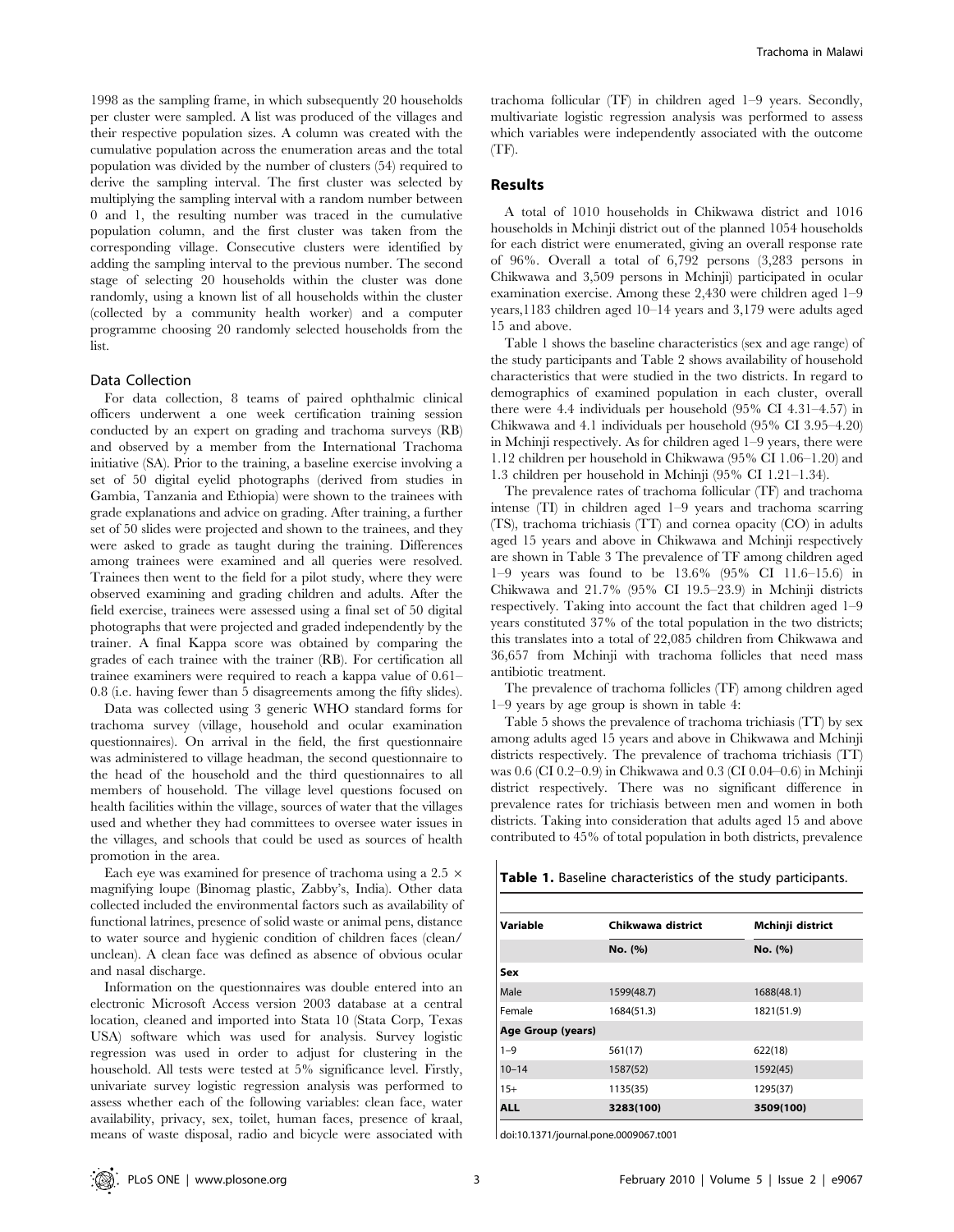Table 2. Availability of household characteristics in Chikwawa and Mchinji districts.

|                                         | Chikwawa   | Mchinji     |
|-----------------------------------------|------------|-------------|
|                                         | No. (%)    | No. (%)     |
|                                         |            |             |
| <b>Type of Toilet</b>                   |            |             |
| <b>Pit Latrine</b>                      | 482(48.7)  | 629(62.2)   |
| Flush Toilet                            | 43(4.4)    | 2(0.2)      |
| Other                                   | 6(0.6)     | 0(0)        |
| None                                    | 458(46.3)  | 380 (37.6)  |
| Faeces around 15 m of<br>the house      |            |             |
| Yes                                     | 71 (7.1)   | 6(0.6)      |
| No                                      | 924 (92.9) | 1009 (99.4) |
| Loose garbage around<br>the house       |            |             |
| Yes                                     | 446 (44.8) | 166 (16.4)  |
| No                                      | 549 (55.2) | 849 (83.6)  |
| <b>Water source</b>                     |            |             |
| Tap water                               | 114 (11.4) | 98 (9.7)    |
| <b>Rain Water Harvest</b>               | 1(0.1)     | 1(0.1)      |
| <b>Protected Well</b>                   | 17(1.7)    | 104 (10.3)  |
| <b>Unprotected Well</b>                 | 98 (9.8)   | 421 (41.7)  |
| Borehole                                | 570 (56.9) | 356 (35.3)  |
| Dam                                     | 1(0.1)     | $\Omega$    |
| River/Stream                            | 200 (19.9) | 30 (3.0)    |
| Water all year round                    |            |             |
| Yes                                     | 734 (73.3) | 762 (75.3)  |
| No                                      | 267 (26.7) | 250 (24.7)  |
| <b>Distance to main water</b><br>source |            |             |
| $<$ 15 minutes                          | 666 (66.3) | 810 (80.0)  |
| 16-30 minutes                           | 248 (24.7) | 190 (18.7)  |
| 31-60 minutes                           | 77 (7.7)   | 13(1.3)     |
| >60 minutes                             | 14 (1.4)   | 0           |

doi:10.1371/journal.pone.0009067.t002

rates of trichiasis obtained translate to a total of 1580 and 616 cases of people with trichiasis needing surgery in Chikwawa and Mchinji districts respectively.

Table 6 shows risk factors for trachoma follicular (TF) obtained through univariate and multivariate logistical regression after

accounting for clustering in Chikwawa and Mchinji districts respectively. Risk factors for trachoma follicular (TF) obtained through univariate logistical regression after accounting for clustering in households in Mchinji were dirty face (OR 3.66, CI 2.20–6.09,  $P<0.001$ ), presence of water throughout the year (OR 0.36,CI 0.17–0.75,  $P = 0.006$ ), and no privacy to toilet (OR 3.29, CI 1.52–7.13, $P = 0.003$ , while on multivariate analysis only dirty face (OR 6.54, CI 1.20–35.63,  $P = 0.046$ ) and no privacy to toilet (OR 18.47, CI 2.1–160.1,  $P = 0.009$ ) were significant. In Chikwawa, significant risk factors obtained on univariate logistical regression were dirty face (OR 1.94, CI 1.45–2.85,  $P<0.001$ ), age (OR  $-0.06$ , CI  $-0.005$ ,  $-0.12$ , P = 0.03) and being female (OR 0.65, CI 0.49–0.87,  $P = 0.004$  but nothing was significant on multivariate regression.

In regard to sources of water, after accounting for clustering in the households, the main source of water for Mchinji was unprotected well (42%) and for Chikwawa it was borehole (57%) (Table 2). Health facilities (hospitals, health centres, and health posts) and schools were evenly distributed in Mchinji and Chikwawa districts with each cluster having access to services within a distance of 5–10 kilometres.

# Discussion

This study was conducted to determine the prevalence of trachoma infections (TF/TI) among children aged 1–9 years, the prevalence of trachoma scaring (TS),trachoma trichiasis (TT) and cornea opacity (CO) among adult men and women aged 15 years and above and association with the risk factors for trachoma in Chikwawa and Mchinji districts. To our knowledge this is one of the largest and most recent trachoma population based Ophthalmological survey undertaken in Malawi (total persons examined was 6,792), the first large population based study of trachoma done in Malawi was conducted in Chikwawa more than 20 years ago [12]. However several other studies have reported the prevalence on trachoma in some areas of Malawi even though some were not specifically designed for trachoma [17,18]. The results of this study show that trachoma follicular infections (TF) is still a disease of public health importance despite a marked reduction in prevalence in Chikwawa over a 20 year period (from 50% to 13.6%), and these results are in agreement with a relatively recent study by Hoechsmann et al.(14) who reported a prevalence of active trachoma in Chikwawa in children aged 1–6 years as 13.9%. One limitation of comparing the present study with the earlier ones is the difference is the age range of children examined, the current study using the WHO age range of children from 1–9 years versus 1–6 years in earlier studies.

The prevalence of trachoma follicular (TF) found among children aged 1–9 years in both districts exceeds the WHO

Table 3. Prevalence rates for Trachoma\* in Chikwawa and Mchinji districts.

| <b>District</b> |           | Children aged 1-9 years |      |             | Adults aged 15 and above |             |     |              |     |             |
|-----------------|-----------|-------------------------|------|-------------|--------------------------|-------------|-----|--------------|-----|-------------|
|                 | <b>TF</b> |                         | TI   |             | TS                       |             | TТ  |              | CO. |             |
|                 | %         | $C I^{**}$              | $\%$ | CI          | %                        | $CI**$      | %   | CI           | %   | <b>CI</b>   |
| Chikwawa        | 13.6      | $11.6 - 15.6$           | 2.0  | $1.1 - 2.8$ | 6.0                      | $3.5 - 7.5$ | 0.6 | $0.2 - 0.9$  | 0.6 | $0.1 - 1.1$ |
| Mchinji         | 21.7      | $19.5 - 23.9$           | 3.4  | $2.2 - 4.4$ | 4.8                      | $3.5 - 5.1$ | 0.3 | $0.04 - 0.6$ | 0.2 | $0.8 - 4.7$ |

\* Trachoma Follicles (TF), Trachoma Intense (TI), in children aged 1–9 years; Trachoma scarring (TS), Trachoma Trichiasis (TT) and Cornea Opacity (CO) in adults aged 15 years and above.

 $^*$ 95% confidence Intervals

doi:10.1371/journal.pone.0009067.t003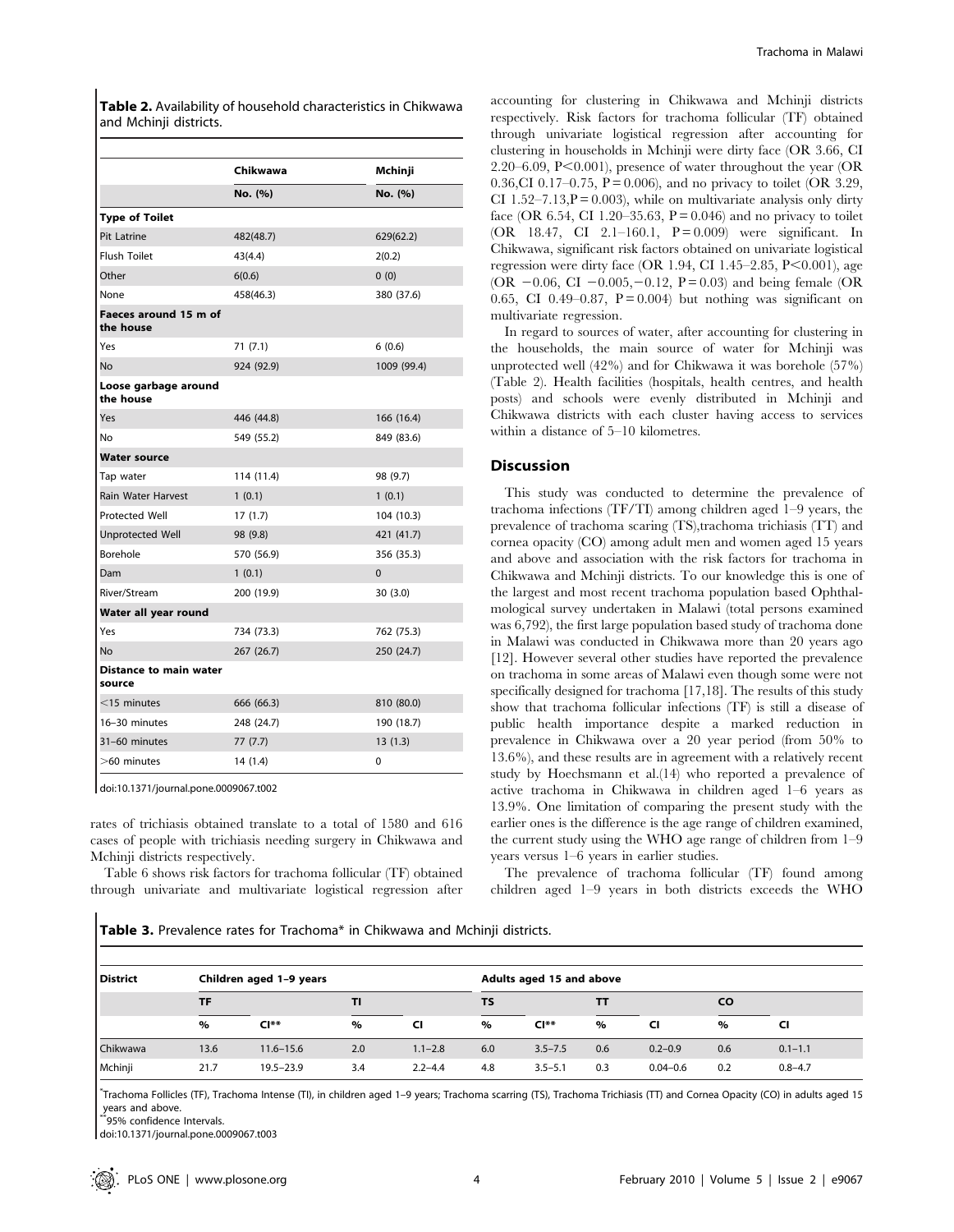Table 4. Prevalence of Trachoma follicles (TF) by age in Chikwawa and Mchinji districts.

|              | Chikwawa        |                | Mchinji         |              |
|--------------|-----------------|----------------|-----------------|--------------|
| Age(years)   | <b>Examined</b> | With TF $(% )$ | <b>Examined</b> | With $TF(%)$ |
|              | 114             | 10(8.8)        | 145             | 22(15.2)     |
| 2            | 134             | 23(17.2)       | 191             | 51(26.7)     |
| 3            | 156             | 33(21.2)       | 171             | 44(25.7)     |
| 4            | 162             | 22(13.6)       | 172             | 46(26.7)     |
| 5            | 148             | 19(12.8)       | 163             | 42(25.8)     |
| 6            | 109             | 19(17.4)       | 123             | 20(16.3)     |
|              | 133             | 11(8.2)        | 109             | 24(22.0)     |
| 18           | 105             | 11(10.5)       | 145             | 25(17.2)     |
| 9            | 74              | 6(8.1)         | 76              | 7(9.2)       |
| <b>Total</b> | 1135            | 154(13.6)      | 1295            | 281(21.7)    |

doi:10.1371/journal.pone.0009067.t004

guidelines for the intervention with mass antibiotic distribution  $(TF>10\%)$ , and warrants the SAFE strategy to be undertaken to address the issue of trachoma in Chikwawa and Mchinji districts.

The prevalence of trichiasis (TT) observed in adults aged 15 years and above in Chikwawa (0.6%) and Mchinji (0.3%) has overlapping confidence intervals indicating that the rates were not significantly different in the two districts. However the values are higher than WHO cut off point of threshold for elimination of trichiasis (TT) as a public health problem (0.1%) and indicate that surgical intervention for trichiasis should be implemented in the two districts.

Indeed the obtained prevalence rates of trichiasis translate to large numbers of people needing surgical intervention for trichiasis in Chikwawa and Mchinji districts (1580 and 616 respectively), and some of these may end up developing cornea opacity (CO) and becoming blind if not surgically corrected. It is important to note that not all cases of trachomatous trichiasis progress to cornea opacity, and that some of the cornea opacities seen in the community are not caused by trachoma; but may be caused by other cornea infections and concurrent use of traditional herbal medicines for treatment. However it is most likely that cases of cornea opacities seen in the two districts are as a result of complications of trachoma trichiasis, as the uptake and surgical coverage of trichiasis surgery in the two districts is very low. Findings from talking to ophthalmic staff and other health workers from the two hospitals in the districts indicated that only a few

trichiasis surgeries were being done, and this was mostly due to lack of trichiasis surgical equipment in the hospitals.

In regards to risk factors, although lack of water and long distance to water source is associated with active trachoma (TF/ TI) [9,19,20] it is apparent from findings of this study that long distance to a water source was not a major factor in the transmission of trachoma in both districts as more than 90% of population had access to a water source of a distance of less than 30 minutes of walking. This finding is in contrast to Hoechsmann et.al (13) ] who found that trachoma follicular was associated with a longer distance to the primary water source in the Chikwawa district. It should be noted however that since the Hoechsmann study, many boreholes were drilled in Chikwawa district resulting in most residents accessing water within a walking distance of 30 minutes. The hypothesis that reduction in trachoma follicular (TF) was related to environmental improvement in absence of antibiotic treatment is indeed supported by the readily availability of water and not the antibiotic. Currently both districts have access to only limited amounts of tetracycline eye ointment as an available drug and only use it for treating severe eye infections.

One limitation in interpreting the association of risk factors to active trachoma is that some of the factors studied (availability of water sources, pit latrines, garbage disposal and animal pens) were collected at household and village level, and may not be applicable to individual children. We do not still fully understand why particular individual children within the same environment and

| l Chikwawa | No examined | No with TT | % (*Cl)           | P value |
|------------|-------------|------------|-------------------|---------|
| Males      | 613         |            | $0.2(-0.2,0.6)$   | 0.17    |
| Females    | 979         | 8          | 0.8(0.3, 1.2)     |         |
| Total      | 1592        | 9          | 0.6(0.2, 0.9)     |         |
|            |             |            |                   |         |
| Mchinji    | No examined | No with TT | % (*CI)           | P value |
| Males      | 631         |            | $0.3(-0.1, 0.7)$  | 1.00    |
| Females    | 1020        | 3          | $0.3(-0.04, 0.6)$ |         |

Table 5. Prevalence of Trachoma Trichiasis (TT) by sex in Chikwawa and Mchinji districts.

\* 95% confidence Intervals.

doi:10.1371/journal.pone.0009067.t005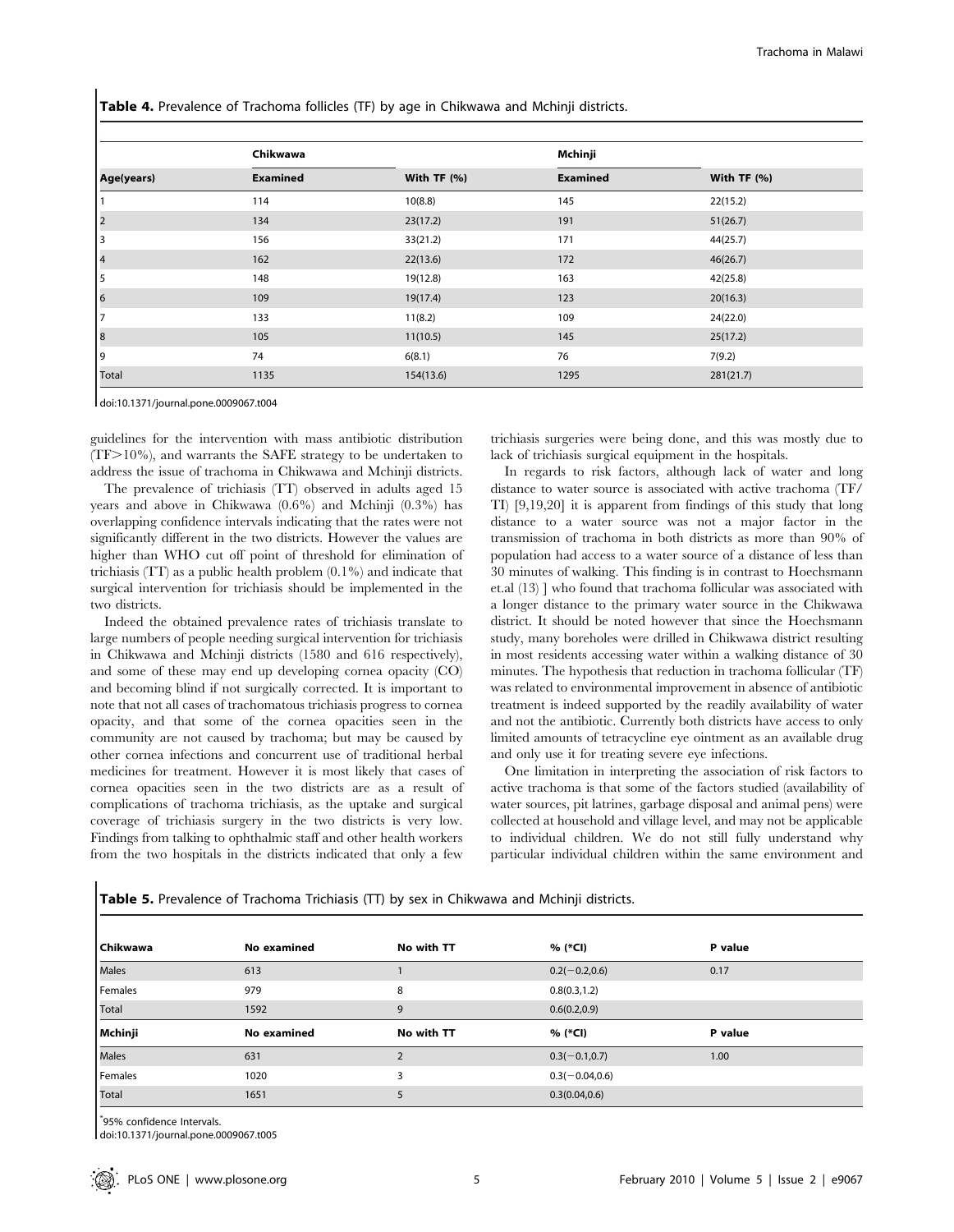Table 6. Risk factors for Trachoma follicular (TF) obtained through univariate and multivariate logistical regression.

|                         |      |         | <b>Univariate</b> | analysis |     |       | <b>Multivariate</b> | analysis |
|-------------------------|------|---------|-------------------|----------|-----|-------|---------------------|----------|
| Chikwawa                |      |         |                   |          |     |       |                     |          |
| Variable                | No   | OR      | $Cl^*$            | P-value  | No  | OR    | $Cl^*$              | P-value  |
| Age $(1-9)$             | 1122 | $-0.06$ | $-0.12,-0.005$    | 0.03     | 246 | 0.91  | 0.80, 4.4           | 0.167    |
| Sex (Female)            | 1122 | 0.65    | 0.49, 0.87        | 0.004    |     | 0.56  | 0.25, 1.21          | 0.139    |
| Presence of dirty face  | 1096 | 1.94    | 1.45, 2.85        | < 0.001  |     | 1.72  | 0.82,3.61           | 0.148    |
| No radio in household   | 1043 | 1.31    | 0.91, 1.89        | 0.144    |     |       |                     |          |
| No bicycle in household | 1043 | 0.49    | 0.57, 1.25        | 0.392    |     |       |                     |          |
| <b>Surrounding area</b> |      |         |                   |          |     |       |                     |          |
| Absence of toilet       | 1029 | 0.83    | 0.57, 1.21        | 0.328    |     |       |                     |          |
| Toilet with no privacy  | 538  | 1.08    | 0.58, 2.02        | 0.801    |     |       |                     |          |
| Presence of feces       | 1040 | 1.69    | 0.80, 3.58        | 0.172    |     |       |                     |          |
| Presence of Kraal       | 496  | 0.59    | 0.35, 1.00        | 0.052    |     |       |                     |          |
| Presence of garbage     | 1028 | 0.54    | 0.28, 1.04        | 0.067    |     |       |                     |          |
| Source of water         | 1042 |         |                   |          |     |       |                     |          |
| Unprotected well        |      | 1.38    | 0.68, 2.82        | 0.368    |     |       |                     |          |
| Borehole                |      | 0.81    | 0.45, 1.45        | 0.476    |     |       |                     |          |
| River                   |      | 0.56    | 0.28, 1.10        | 0.091    |     |       |                     |          |
| Mchinji                 | 459  |         |                   |          |     |       |                     |          |
| Age (years)             |      | $-0.05$ | $-0.14, 0.04$     | 0.25     |     |       |                     |          |
| Sex (Female)            |      | 0.76    | 0.49, 1.19        | 0.49     |     |       |                     |          |
| Presence of dirty face  |      | 3.66    | 2.20, 6.09        | < 0.001  | 74  | 6.54  | 1.20,35.63          | 0.046    |
| No radio                |      | 0.89    | 0.54, 1.49        | 0.67     |     |       |                     |          |
| No bicycle              |      | 0.89    | 0.54, 1.47        | 0.65     |     |       |                     |          |
| Surrounding area        |      |         |                   |          |     |       |                     |          |
| Absence of toilet       | 379  | 0.98    | 0.58, 1.65        | 0.94     |     |       |                     |          |
| Toilet with no privacy  | 228  | 3.29    | 1.52, 7.13        | 0.003    | 74  | 18.47 | $2.1 - 160.1$       | 0.009    |
| Presence of Kraal       | 166  | 0.81    | 0.39, 1.70        | 0.58     |     |       |                     |          |
| Source of water         | 386  |         |                   |          |     |       |                     |          |
| Unprotected well        |      | 0.63    | 0.27, 1.47        | 0.29     |     |       |                     |          |
| Borehole                |      | 0.78    | 0.33, 1.86        | 0.58     |     |       |                     |          |
| Water lasts all year    |      | 0.36    | 0.17, 0.75        | 0.006    | 74  | 0.74  | 0.28,1.96           | 0.55     |

\* 95% confidence Interval.

doi:10.1371/journal.pone.0009067.t006

sometimes within same households are more prone to have active trachoma than others

The relatively lower rates of trachomatous infection found in Chikwawa compared with Mchinji coupled with findings that there was readily available water in Chikwawa than Mchinji may explain the decline of prevalence of trachoma in Chikwawa in absence of a trachoma control programme using the SAFE strategy. Chikwawa district has for many years been popularly known as the ''home of trachoma in Malawi'', with previous prevalence estimates of TF nearly 50% in children aged 1–2 years [12]. Results from the present study suggests that the prevalence of TF has markedly declined despite not having trachoma SAFE strategy programmes in the area and this observation has also been noted by Hoechsmann and colleagues [13] who attributed the reduction of TF in absence of antibiotic mass distribution to be due to presence of water and hygiene programmes which were initiated in their study area.

There was a strong correlation on logistical regression between prevalence of trachoma follicles (TF) and presence of dirty face in children in both Chikwawa and Mchinji  $(P<0.001)$ , and no privacy to toilet in Mchinji but there was no correlation between presence of TF and waste disposal, animal pens and presence or absence of toilet. However it has been noted that garbage disposal in the surrounding area and presence of cattle feces may be associated with presence of Musca sorbens, the flies that are responsible for the transmission of trachoma [21].

In summary, the prevalence of trachoma found in Chikwawa and Mchinji districts confirms that trachoma is still a disease of public health importance in the two districts and calls for implementation of the full SAFE strategy. It is important to note that certain activities of the SAFE strategy (antibiotic distribution) may be integrated with control of other diseases and some studies have reported success [22]. The Ministry of Health in Malawi is controlling Onchocerciasis, Schistomiasis and lymphatic filariasis (LF) through community-directed treatment with multi-drug therapy and has systems in place that would possibly allow extension of integrated neglected tropical diseases (NTDs) control to include the antibiotic component of the trachoma control.